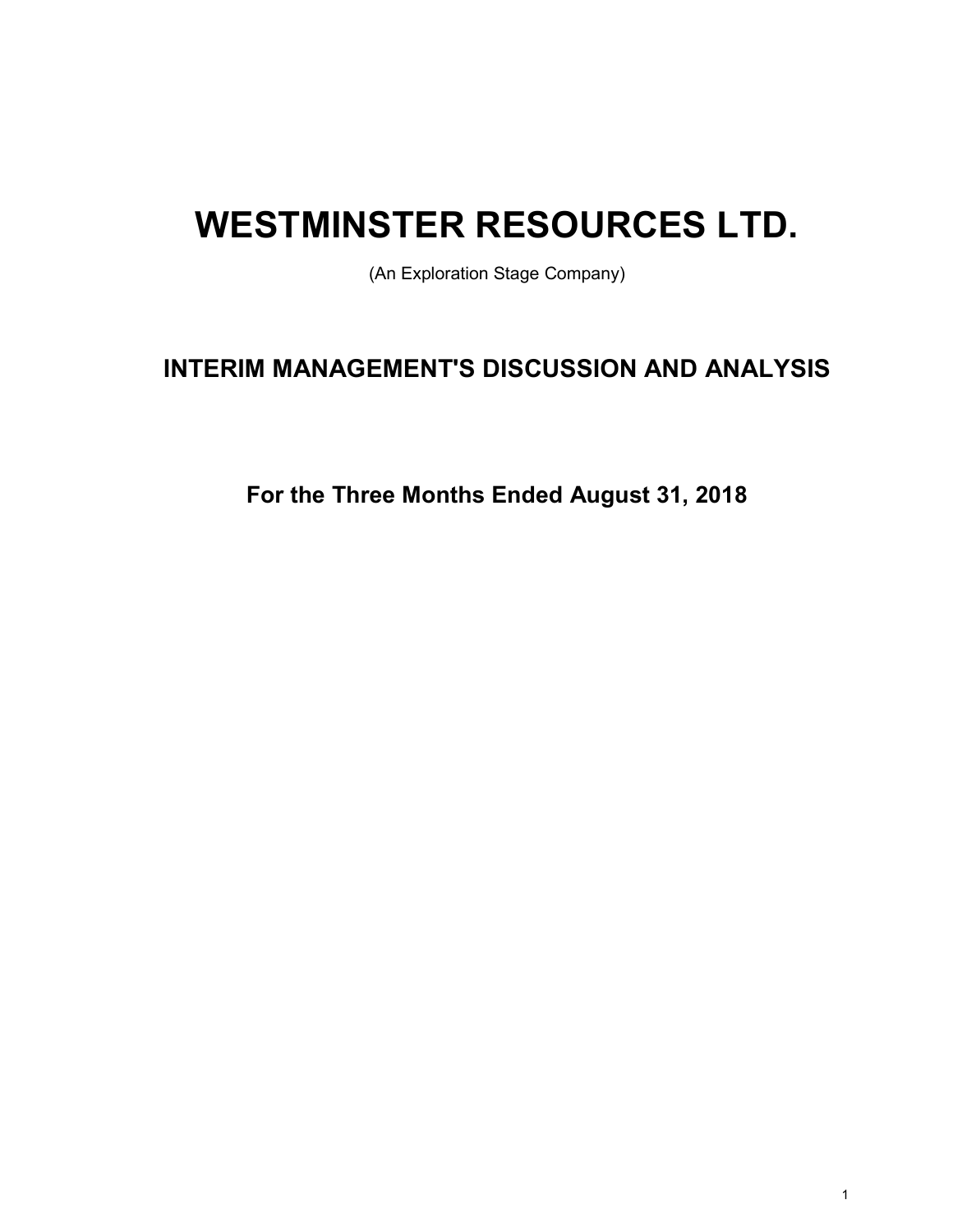Interim Management's Discussion and Analysis – Quarterly Highlights

For the three months ended August 31, 2018 (Expressed in Canadian Dollars – Unaudited)

#### CAUTIONARY STATEMENT REGARDING FORWARD-LOOKING INFORMATION

Certain information contained or incorporated by reference in this MD&A, including any information as to our future financial or operating performance, constitutes "forward-looking statements". All statements, other than statements of historical fact, are forward-looking statements. The words "believe", "expect", "anticipate", "contemplate", "target", "plan", "intends", "continue", "budget", "estimate", "may", "will", "schedule" and similar expressions identify forward-looking statements. Forward-looking statements are necessarily based upon a number of estimates and assumptions that, while considered reasonable by us, are inherently subject to significant business, economic and competitive uncertainties and contingencies. Known and unknown factors could cause actual results to differ materially from those projected in the forward-looking statements. Such factors include, but are not limited to: fluctuations in the currency markets; fluctuations in the spot and forward price of gold or other commodities; changes in national and local government legislation, taxation, controls, regulations and political or economic developments in Canada and in other countries; business opportunities that may be presented to, or pursued by, us; operating or technical difficulties in connection with mining or development activities; employee relations; litigation; the speculative nature of exploration and development, including the risks of obtaining necessary licenses and permits; and contests over title to properties, particularly title to undeveloped properties. In addition, there are risks and hazards associated with the business of exploration, development and mining, including environmental hazards, industrial accidents, unusual or unexpected formations, pressures, cave-ins, flooding and the risk of inadequate insurance, or inability to obtain insurance, to cover these risks. Many of these uncertainties and contingencies can affect our actual results and could cause actual results to differ materially from those expressed or implied in any forward-looking statements made by, or on behalf of, us. Readers are cautioned that forward-looking statements are not guarantees of future performance. All of the forward-looking statements made in this MD&A are qualified by these cautionary statements.

We disclaim any intention or obligation to update or revise any forward-looking statements whether as a result of new information, future events or otherwise, except to the extent required by applicable laws.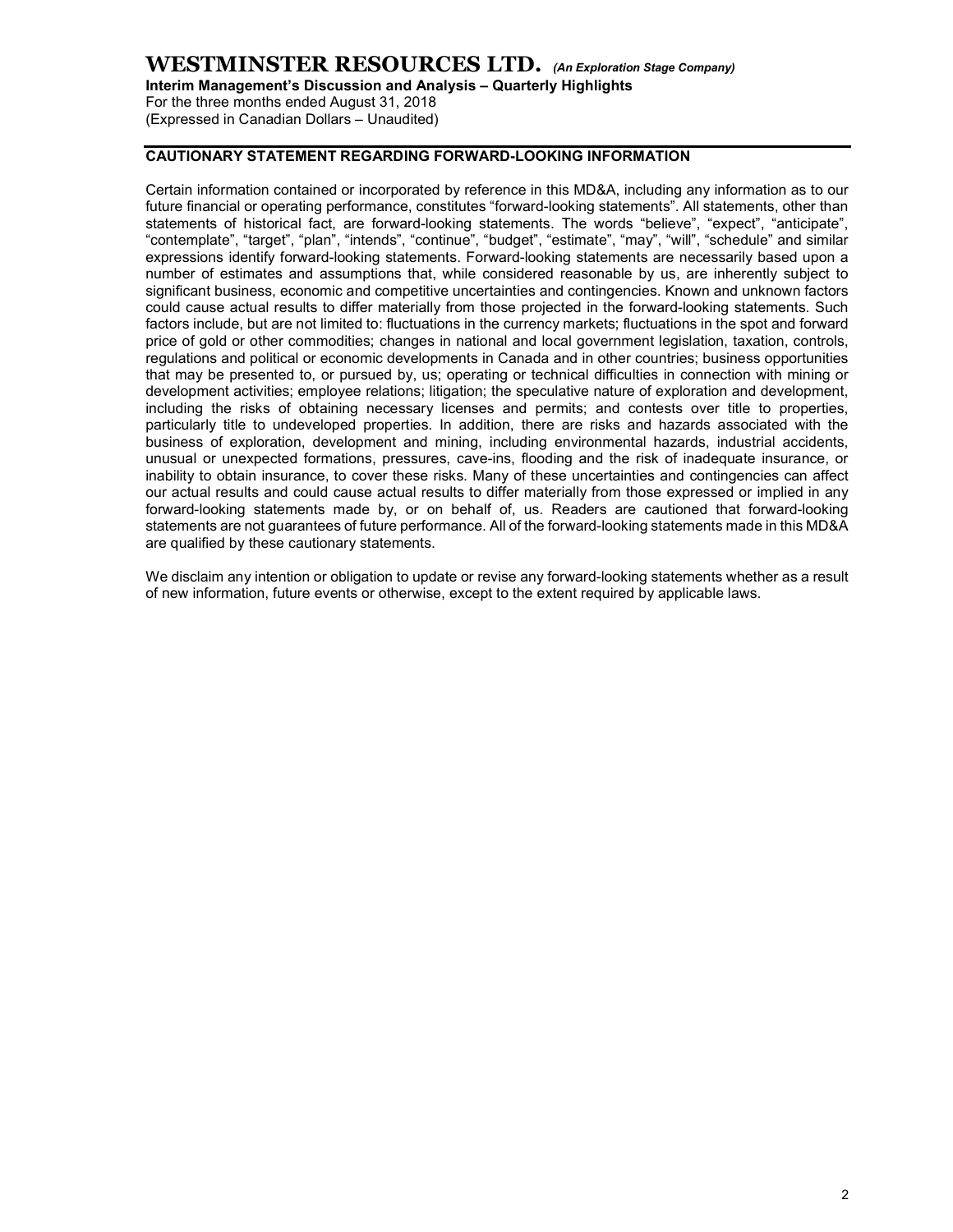For the three months ended August 31, 2018 (Expressed in Canadian Dollars – Unaudited)

#### 1.1 Date

The following management's discussion and analysis ("MD&A"), which is dated October 29, 2018 provides a review of the activities, results of operations and financial condition of Westminster Resources Ltd. ("the Company" or "Westminster"), as at August 31, 2018 as well as future prospects of the Company. This MD&A should be read in conjunction with the unaudited condensed interim consolidated financial statements of the Company as at and for the three months ended August 31, 2018 (the "Interim Financial Statements"), together with the audited consolidated financial statements of the Company as at and for the year ended May 31, 2018. All dollar amounts in this MD&A are expressed in Canadian dollars unless otherwise specified (the Company's financial statements are prepared in Canadian dollars). Additional information relating to the Company is available on SEDAR at www.sedar.com.

#### 1.2 Overall Performance

#### 1.2.1 Introduction

Westminster is a resource company that is conducting exploration in Sonora state, Mexico through its whollyowned integrated subsidiaries, Minera Westminster, S.A. de C.V. ("Minera Westminster") and Servicios Westminster, S.A. de C.V. ("Servicios Westminster"). The Company's active exploration interests are located in Sonora near Obregon. The mineral concessions, which have been acquired by staking, option agreements and through outright purchases, are prospective for gold, copper and silver.

Within the El Cobre property concession, which covers an area of approximately 17,854 hectares there are 2 projects; the Guayacan and the Sierra. Mineralization in this area is characterized by high grade goldcopper-silver veins, breccias, and diatremes associated with porphyry deposit-style mineralized systems. The ground which comprises the El Cobre property, before the Company initiated its exploration program, had not been previously explored using modern exploration methodologies nor had it been previously drill tested.

In addition to the above, on September 12, 2017, the Company entered into a binding Letter of Intent with Latin Resources Limited ("Latin") (ASX: LRS) to acquire a 100% interest in the Ilo Norte and Ilo Este copper projects, (the "Projects") located in southern Peru. Latin is at arms' length to the Company. The Projects comprise a number of concessions totalling over 36,000 hectares located in the highly prospective coastal IOCG/Porphyry Copper belt of Southern Peru. Latin has carried out exploration drilling and has successfully demonstrated substantial upside for development of the Projects. Within 100 km of the Projects, the region is the source of around half of Peru's copper production (the world's third largest copper producing nation). The TSX Venture Exchange (the "Exchange") provided conditional approval of the acquisition on December 7, 2017, and the Company announced the parties signed a Definitive Agreement on the acquisition of the Projects on February 13, 2018. The Company received final approval and closed the acquisition on July 17, 2018.

On August 7, 2018, the Company announced it had signed a Letter of Intent to acquire a package of claims prospective for copper (and other minerals) covering 10,858 ha in the La Ronge District, northern Saskatchewan. Terms of the acquisition include exploration expenditures of \$400,000 over 3 years and issuing 4 million shares in two equal tranches to earn 80% in the project package.

On August 16, 2018, the Company announced that it had signed a Farm-in Agreement with AusQuest Resources, whereby AusQuest can earn a 65% interest in 5 of the 36 Peruvian copper licences recently acquired by Westminster, covering 4,900 hectares. Ausquest needs to complete 13,000 metres of drilling to earn the 65%, which can be increased to 75% by completing a pre-feasibility study. The Company also continues to review and investigate other projects which may fit the Company's overall capabilities and goals.

#### 1.2.2 Financial condition

At August 31, 2018, the Company had no long-term debt and its credit and interest rate risks are limited to interest bearing assets of cash. At August 31, 2018, the Company had \$87,081 in cash (May 31, 2018 - \$486,879) and negative working capital of \$14,138 (May 31, 2018 – \$443,415).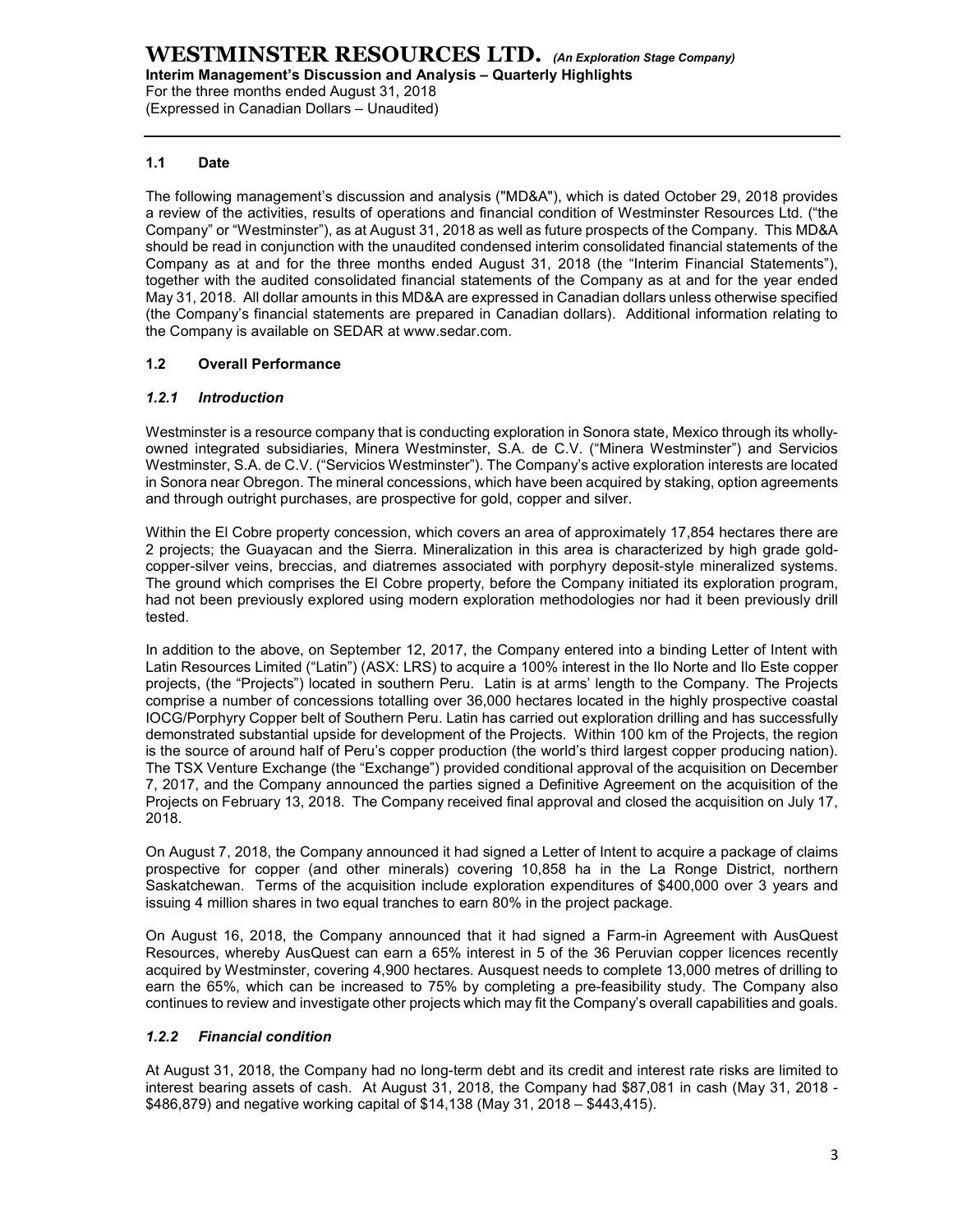For the three months ended August 31, 2018 (Expressed in Canadian Dollars – Unaudited)

#### 1.2.3 Outlook and Recent Exploration Activity

For the year ended May 31, 2018, the Company did not complete any exploration activities on any of its exploration projects in Mexico, other than property maintenance of relatively small dollar amounts, the focus has instead been on raising capital and acquiring additional projects. In the first half of the fiscal year, the Company completed two financings which resulted in the issuance of 11,715,000 common shares for total gross proceeds of \$2,026,900. The resulting financings have resulted in the Company re-focusing its priorities which includes reviewing its existing projects in Mexico and considering future exploration programs thereon and on the Projects located in Peru and Saskatchewan, the continuing review of other mineral projects that may fit within the Company's portfolio, and the possibility of sourcing possible other additional funding and/or pursue industry partnerships. The following information presents details on the Company's properties and recent exploration and evaluation activities in Mexico and Canada.

#### Exploration Highlights

#### Ilo Norte (Peru)

The Company commissioned a technical report under NI-43-101 on Ilo Norte and Ilo Este, the two most advanced projects in its recently-acquired Peru copper portfolio. The Ilo Norte Project is an Iron Oxide Copper Gold (IOCG) type deposit that presents significant exploration potential. The work to date has concentrated has concentrated on a relatively small portion of the prospective part of the lease holding. Remote sensing and in-field mapping has demonstrated that the silica and potassic alteration halo that exists at the known mineralisation extends across the entire property. The initial recommendation is to complete a 3D induced polarisation survey, once all the data is properly centralised and complied.

#### Ilo Este (Peru)

The Company's technical report concluded that Ilo Este is a copper-gold porphyry deposit that has been eroded down to the mid-level of the system. There remains the potential to discover an ore body within the remnants of the porphyry that has been the focus of the majority of work thus far, and for other centres to be discovered within the lease holding to the north across the river and on the southern side of the Chololo fault. The initial recommendation, after data centralisation and compilation, is for alteration logging of core and rock chips, along with an extension of the magnetic survey, geological mapping and geochemical survey to the north side of the river.

#### Sierra Target (Mexico)

During mid-2013, field crews discovered the "Sierra Target" on the Company's 100% owned El Cobre property Sonora, Mexico. The new Sierra Target consists of hydrothermal breccias, with diatreme characteristics and occurs in Miocene volcanic units at an elevation of some 700 metres above, and further to the West of the Montoso porphyry system.

A campaign of exploration along strike and to depth is warranted as the Sierra target hydrothermal breccias with diatreme characteristics and high-sulphidation system affinities make the potential at the Sierra system attractive.

#### Guayacan (Mexico)

In the Northwest corner of the El Cobre property the Guayacan copper gold silver prospect has been expanded by extensive soil sampling and prospecting. Exposures of copper silver and gold mineralization related to pink granite intrusive bodies have been identified along a strike length of 4 kilometres.

#### North Guayacan Target (Mexico)

A 500 m long target area designated "North Guayacan" is exposed as a zone of intense clay and sericite intrusive alteration with red ochre iron oxides on fractures, and in quartz veinlets and breccia zones. Several historic hand-dug workings are present in the partially exposed altered granite and granodiorite and on local structures.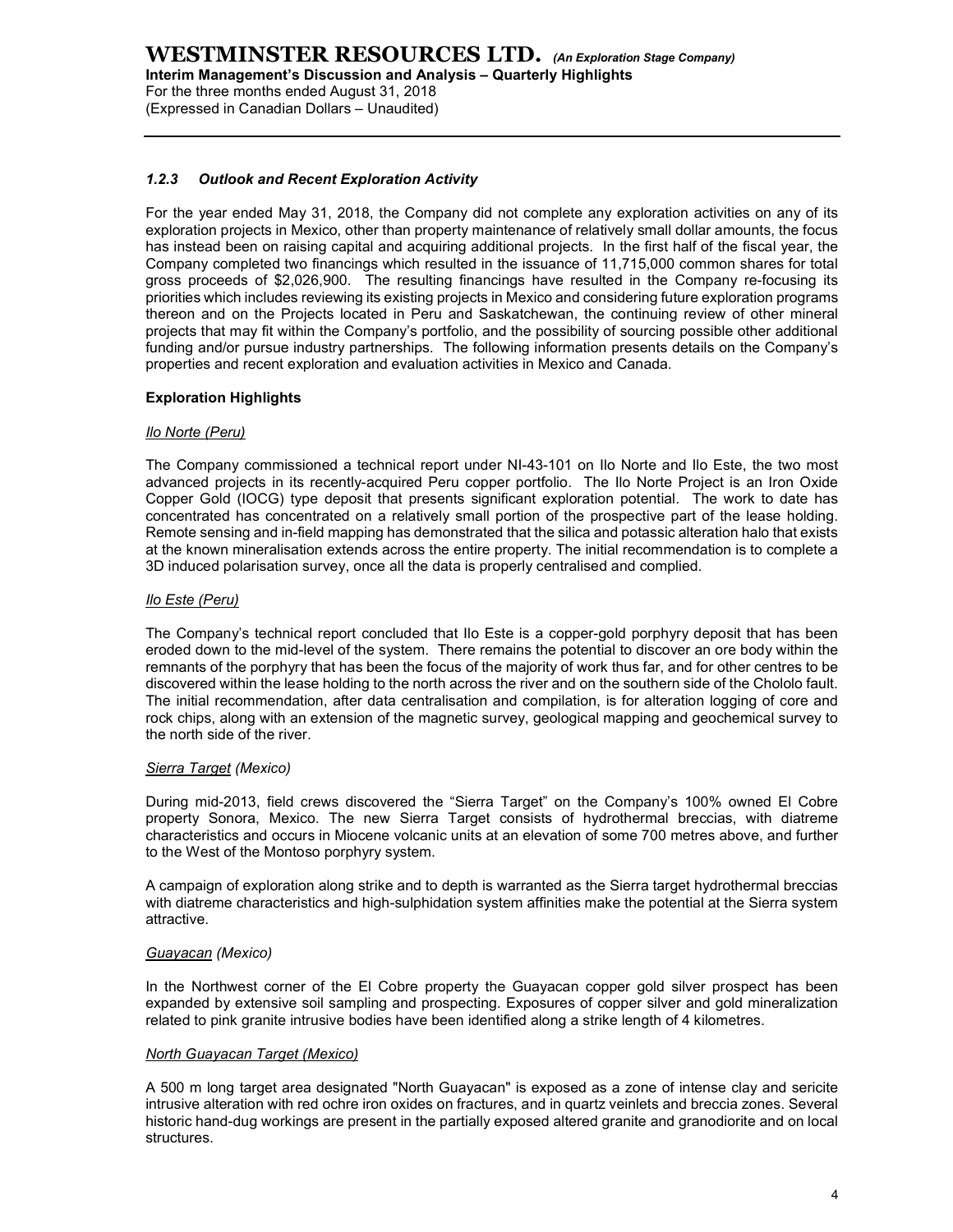Interim Management's Discussion and Analysis – Quarterly Highlights For the three months ended August 31, 2018

(Expressed in Canadian Dollars – Unaudited)

#### Red Soil and SGH Geochemical anomalies target (Mexico)

About 800 metres SE from the North Guayacan historic diggings a 50 metre by 200 metre area of intensely altered sericite-iron oxide bearing granite is exposed. Rusty hematite quartz veinlets and iron oxides in fractures are exposed in creek banks and flat areas. Intensely red coloured soils are found with sericite bordering quartz veinlets and iron oxide veins.

The Company considers this exposed zone to be a high priority target.

#### Middle Guayacan Skarn - Hornfels and Felsic unit zone (Mexico)

Approximately 1600 metres south-east from the North Guayacan old hand dug workings, the Company has made important discoveries during follow-up of precious metal soil survey geochemical anomalies. Several small exposures of mineralized underlying bedrock were located on a ridge as windows through a thin veneer of Tertiary andesitic volcanic rocks. This ridge area is adjacent to an extensive SGH soil anomaly target. The newly discovered Middle Guayacan Skarn - Hornfels and Felsic unit target is 400 metres south-east from the high grade intermediate sulphidation epithermal veins in the RED SOIL target previously described. The newly located zone consists of secondary copper mineralization in magnetite-epidote bearing skarn rocks and silicified, altered intrusive rocks (Hornfels) found in bedrock windows in the ridge and talus cover at anomalous soil survey sample sites.

The Company interprets these Skarn-Hornfels-Felsic zones as halo styles of mineralization typically found peripheral to porphyry systems.

#### Middle Guayacan Copper Soil and Old Hand Dug Pit Zones (Mexico)

Approximately one kilometre west of the Middle Guayacan Skarn ridge zone in a flat area, some old shallow hand diggings in intensely altered sericitic and red ochre stained iron oxide rich rock debris were discovered.

This new 50 m by 300 m subcropping malachite and chrysocollla secondary copper mineral bearing zone lies about 300 m further west from the intermittent low ridge of altered granitic subcrop (dyke) which runs north to south joining the North Guayacan and South Guayacan –Copper Shaft mineralized zones.

#### South Guayacan Target (Mexico)

This prospect area lies on a north to south linear trend of the altered granitic dyke which bisects the 3.5 kilometre-wide magnetic low comprising the Guayacan airborne target anomaly. The variably sericiticaltered, low granitic ridge and adjacent flats contain anomalous geochemical soil survey multi element sample sites. Two east to west granite dykes and related structures cross cut the ridge.

The South Guayacan-Copper Shaft zone is located in the granitic dyke ridge about 2.7 kilometres directly south of the old North Guayacan diggings. It is characterized by an east-west crosscutting structure hosting quartz and iron oxides on fractures and in sericitic altered granite.

The Far South - South Guayacan Zone is about a kilometre further south from the historic South Guayacan Shaft. This target lies in a flat lying area on the southern edge of the entire Guayacan circular pattern airborne magnetic anomaly. Precious metal soil survey geochemical anomalous sample sites are present in a 200 metre area where sericite altered granite occurring as subcrop is intruded by various styles and intensities of quartz breccia bodies and veins. These showings are similar to the quartz breccia found 3.5 kilometres north at the North Guayacan zone and at other zones scattered across the Guayacan target.

#### South Guayacan – Far East Epithermal Target (Mexico)

In 2015 during follow-up of anomalous geochemical gold-in soil sample sites located about 1,000 to 1,200 metres directly east from the South Guayacan-Copper Shaft Target, some old surface prospect diggings were located on an east facing Tertiary volcanic cover ridge and slope. These diggings are adjacent to flat land to the east where an area of some hundreds of metres of clay-sericite and red soil altered material is exposed. The diggings and this area of intense alteration are positioned on the flank of the more intense low magnetic patterns present on the far eastern side of the 3.5-kilometre-wide circular magnetic anomaly outlining the entire Guayacan mineralized system.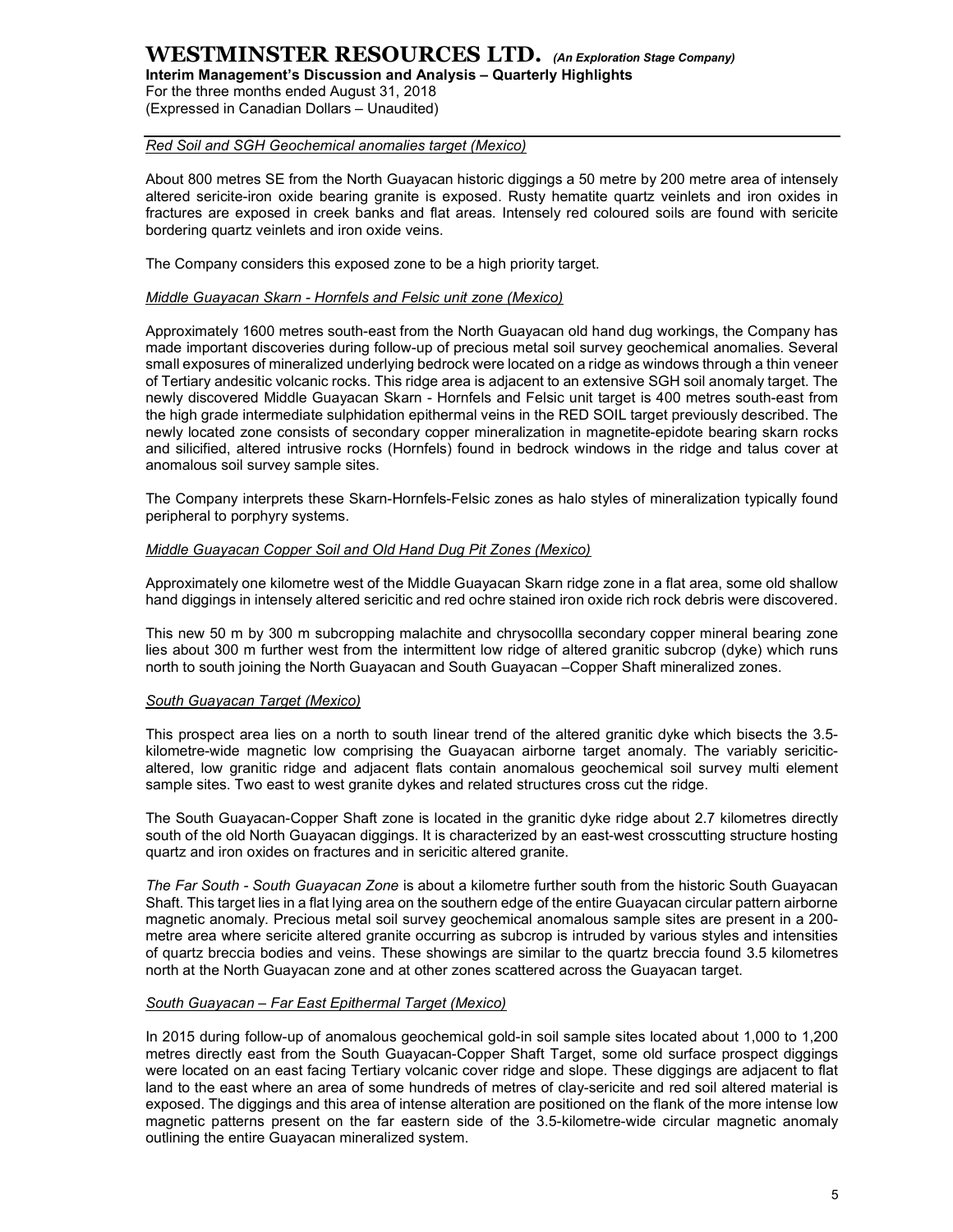Interim Management's Discussion and Analysis – Quarterly Highlights For the three months ended August 31, 2018

(Expressed in Canadian Dollars – Unaudited)

Westminster's recent exploration of the new surface exposures of precious metals across the highly prospective Guayacan region has been successful in expanding and specifically defining priority exploration targets.

#### Mer Lithium Project (NWT)

In July 2016 the Company closed the acquisition of four lithium prospective claims in the Yellowknife Pegmatite Belt, located east of Yellowknife in the Northwest Territiories of Canada. A field exploration program was completed by Aurora Geosciences Ltd., of Yellowknife NWT and the results reported in WMR 16-09 press release. The exploration program at MER property in the Yellowknife Pegmatite Belt encountered the presence of high-grade lithium-bearing mineralization and identified a total of 15 dyke-like targets from aerial photography. Two spodumene-bearing pegmatite dykes, located 50 metres apart, were sampled during this work program. The spodumene is described as coarse to very coarse in size and grey to green in colour. The Company has relinquished these claims in view of unsatisfactory results.

#### 1.3 Selected Annual Financial Information

|                                  | 2018        | 2017      | 2016     |
|----------------------------------|-------------|-----------|----------|
| Net and comprehensive loss       | (2,336,708) | (345.012) | (928.551 |
| Basic and diluted loss per share | (0.10)      | (0.07)    | (0.34)   |
| Total assets                     | 2.666.881   | 2,532,268 | 718.172  |

#### 1.4 Results of Operations

| 1.3<br><b>Selected Annual Financial Information</b>                                                                                                                  |                   |                            |      |                 |
|----------------------------------------------------------------------------------------------------------------------------------------------------------------------|-------------------|----------------------------|------|-----------------|
| The following table presents selected financial information for the last three fiscal years ended May 31, 2018,<br>2017 and 2016.                                    |                   |                            |      |                 |
|                                                                                                                                                                      | 2018              | 2017                       |      | 2016            |
| Net and comprehensive loss                                                                                                                                           | (2,336,708)<br>\$ | \$<br>(345, 012)           | \$   | (928, 551)      |
| Basic and diluted loss per share                                                                                                                                     | \$<br>(0.10)      | \$<br>(0.07)               | \$   | (0.34)          |
| <b>Total assets</b>                                                                                                                                                  | \$2,666,881       | \$2,532,268                | \$   | 2,718,172       |
| 1.4<br><b>Results of Operations</b><br>The details of the general and administrative expenses for the three months ended August 31, 2018 and<br>2017 are as follows: |                   |                            |      |                 |
|                                                                                                                                                                      |                   | <b>Three Months Ended,</b> |      |                 |
|                                                                                                                                                                      |                   | August 31,                 |      |                 |
|                                                                                                                                                                      |                   |                            |      |                 |
|                                                                                                                                                                      |                   | 2018                       | 2017 |                 |
|                                                                                                                                                                      |                   |                            |      |                 |
| <b>Expenses</b>                                                                                                                                                      |                   |                            |      |                 |
| Consulting fees                                                                                                                                                      |                   | \$<br>161,748 \$           |      | 369,350         |
| Share-based payments                                                                                                                                                 |                   |                            |      | 320,813         |
| Management fees<br>Office                                                                                                                                            |                   | 30,000                     |      |                 |
|                                                                                                                                                                      |                   | 29,430                     |      | 33,033          |
| Accounting, audit, and legal                                                                                                                                         |                   | 9,016                      |      | 9,885           |
| Regulatory and filing fees                                                                                                                                           |                   | 2,787                      |      | 4,822           |
| Travel & entertainment                                                                                                                                               |                   | 15,605                     |      | 3,748           |
| Bank charges and interest                                                                                                                                            |                   | 532                        |      | 350             |
| Conferences and investor relations<br>Amortization                                                                                                                   |                   | 927<br>1,140               |      | 36,144<br>1,602 |

The Company's general and administrative ("G&A") expenses for the three months ended August 31, 2018 was \$251,185 compared to the prior comparable period of \$779,747. While most cost categories show very similar spending patterns, the two notable exceptions are consulting fees which has been curtailed, with a drop to \$161,748 from the \$369,350 in the prior comparable period, and share-based payments, of which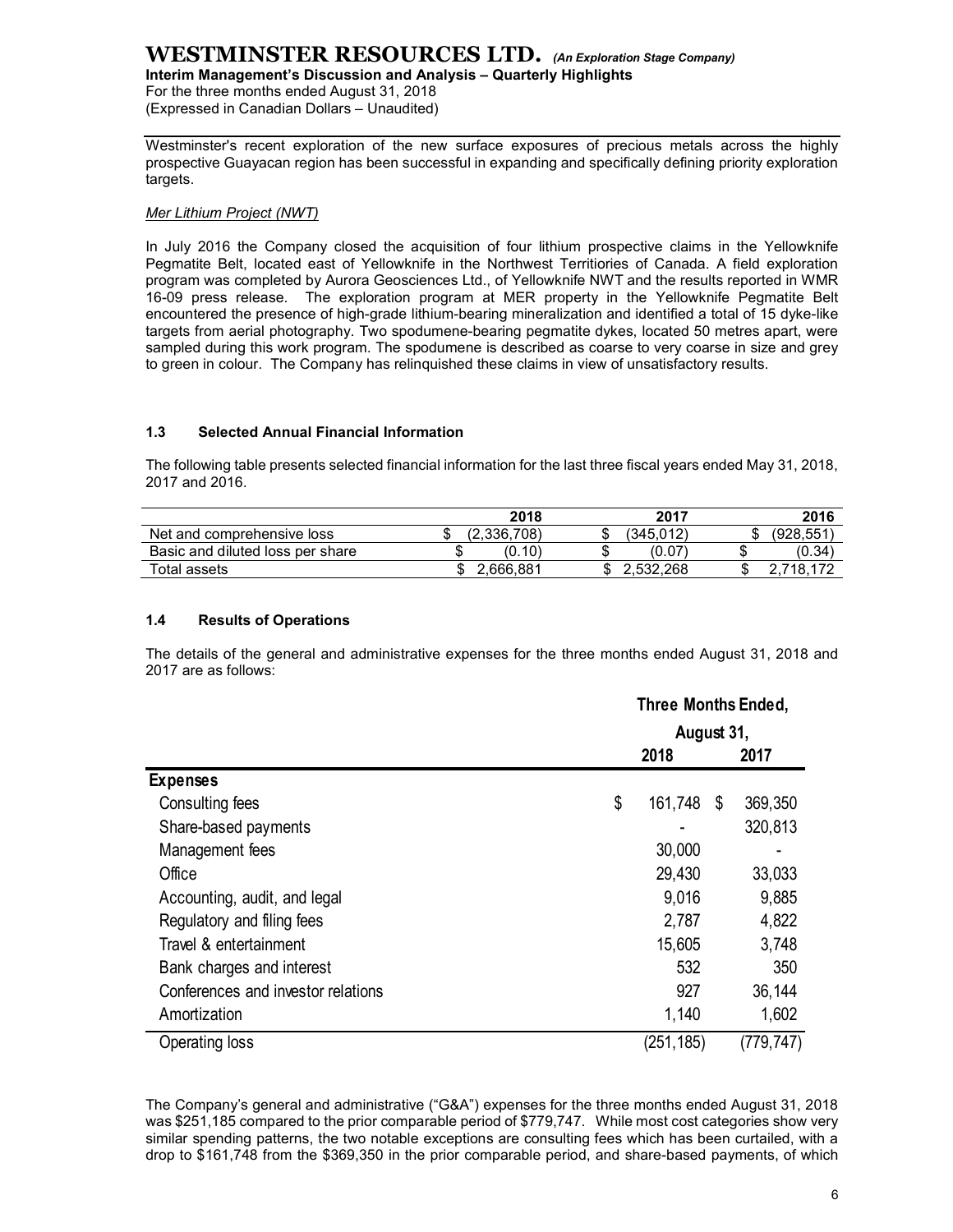#### 1.5 Summary of Quarterly Results

| <b>WESTMINSTER RESOURCES LTD.</b> (An Exploration Stage Company)<br>Interim Management's Discussion and Analysis - Quarterly Highlights<br>For the three months ended August 31, 2018<br>(Expressed in Canadian Dollars - Unaudited)                                                                                                                                                                                                                                                                                                                                                                                                                           |                    |    |                |    |             |                  |  |  |
|----------------------------------------------------------------------------------------------------------------------------------------------------------------------------------------------------------------------------------------------------------------------------------------------------------------------------------------------------------------------------------------------------------------------------------------------------------------------------------------------------------------------------------------------------------------------------------------------------------------------------------------------------------------|--------------------|----|----------------|----|-------------|------------------|--|--|
| there were none in the current period compared to \$320,813 in the prior comparable period. The latter item<br>of share-based payments was zero in the current period as there were not stock options issued in the period.                                                                                                                                                                                                                                                                                                                                                                                                                                    |                    |    |                |    |             |                  |  |  |
| Net loss for the three months ended August 31, 2018 was \$259,112, or \$0.01 per common share compared<br>to a loss of \$779,720, or \$0.04 per share for the prior comparable period.                                                                                                                                                                                                                                                                                                                                                                                                                                                                         |                    |    |                |    |             |                  |  |  |
| 1.5<br><b>Summary of Quarterly Results</b>                                                                                                                                                                                                                                                                                                                                                                                                                                                                                                                                                                                                                     |                    |    |                |    |             |                  |  |  |
| The following table sets out certain unaudited financial information of the Company for each of the last eight<br>quarters, beginning with the fourth quarter of fiscal 2016. This financial information has been prepared in<br>accordance International Accounting Standard ("IAS") 34 Interim Financial Reporting using accounting<br>policies consistent with IFRS issued by the International Accounting Standards Board ("IASB").<br>Quarterly results are highly variable for exploration companies depending on whether the Company has any<br>property write-downs, share-based payments expenses and gain or losses resulting from foreign exchange. | Q1 2019            |    | Q4 2018        |    | Q3 2018     | Q2 2018          |  |  |
| Net (loss) income                                                                                                                                                                                                                                                                                                                                                                                                                                                                                                                                                                                                                                              | \$<br>(259,112)    | -S | (990, 275)     | -S | (295, 045)  | \$<br>(273, 378) |  |  |
| Per share                                                                                                                                                                                                                                                                                                                                                                                                                                                                                                                                                                                                                                                      | \$<br>$(0.01)$ \$  |    | $(0.04)$ \$    |    | $(0.01)$ \$ | (0.01)           |  |  |
|                                                                                                                                                                                                                                                                                                                                                                                                                                                                                                                                                                                                                                                                | Q1 2018            |    | Q4 2017        |    | Q3 2017     | Q2 2017          |  |  |
| Net (loss) income                                                                                                                                                                                                                                                                                                                                                                                                                                                                                                                                                                                                                                              | \$<br>(778,010) \$ |    | $(32, 458)$ \$ |    | (1, 953)    | \$<br>(174, 374) |  |  |
| Per share                                                                                                                                                                                                                                                                                                                                                                                                                                                                                                                                                                                                                                                      | \$<br>$(0.03)$ \$  |    | $(0.01)$ \$    |    | $(0.00)$ \$ | (0.04)           |  |  |
| 1.6<br>Liquidity<br>covery of the Company's investment in evaleration and evaluation preparties and the attainment of                                                                                                                                                                                                                                                                                                                                                                                                                                                                                                                                          |                    |    |                |    |             |                  |  |  |

#### 1.6 Liquidity

The recovery of the Company's investment in exploration and evaluation properties and the attainment of profitable operations are dependent upon the discovery and development of economic precious and base metal reserves and the ability to arrange sufficient financing to bring these reserves into production. The ultimate outcome of these matters cannot presently be determined.

As the Company is in the exploration stage, no mineral producing revenue has been generated to date. The ability of the Company to meet its obligations and continue the exploration and development of its mineral properties is dependent upon its ability to continue to raise adequate financing. Historically, operating capital and exploration requirements have been funded primarily from equity financing, joint ventures, disposition of mineral properties and investments. There can be no assurance that such financing will be available to the Company in the amount required at any time or for any period or, if available, that it can be obtained on terms satisfactory to the Company. Based on the amount of funding raised, the Company's exploration program may be tailored accordingly.

Other than those obligations disclosed in the notes to its condensed interim consolidated financial statements and discussed in this MD&A, the Company has no other long-term debt, capital lease obligations, operating leases, or any other long-term obligations. The Company has no outstanding debt facility upon which to draw.

The Company's cash position as at August 31, 2018 was \$87,081 (May 31, 2018 - \$486,879) and had negative working capital of \$14,138 (May 31, 2018 – \$443,415).

Historically, the Company's only source of funding has been the issuance of equity securities for cash. The Company has issued common share capital pursuant to private placement financings, and the exercise of warrants and options. The Company's access to exploration financing when the financing is not transaction specific is always uncertain. There can be no assurance of continued access to significant equity funding. The Company's ability to raise additional funds may be impacted by future exploration results and changes in metal prices or market conditions.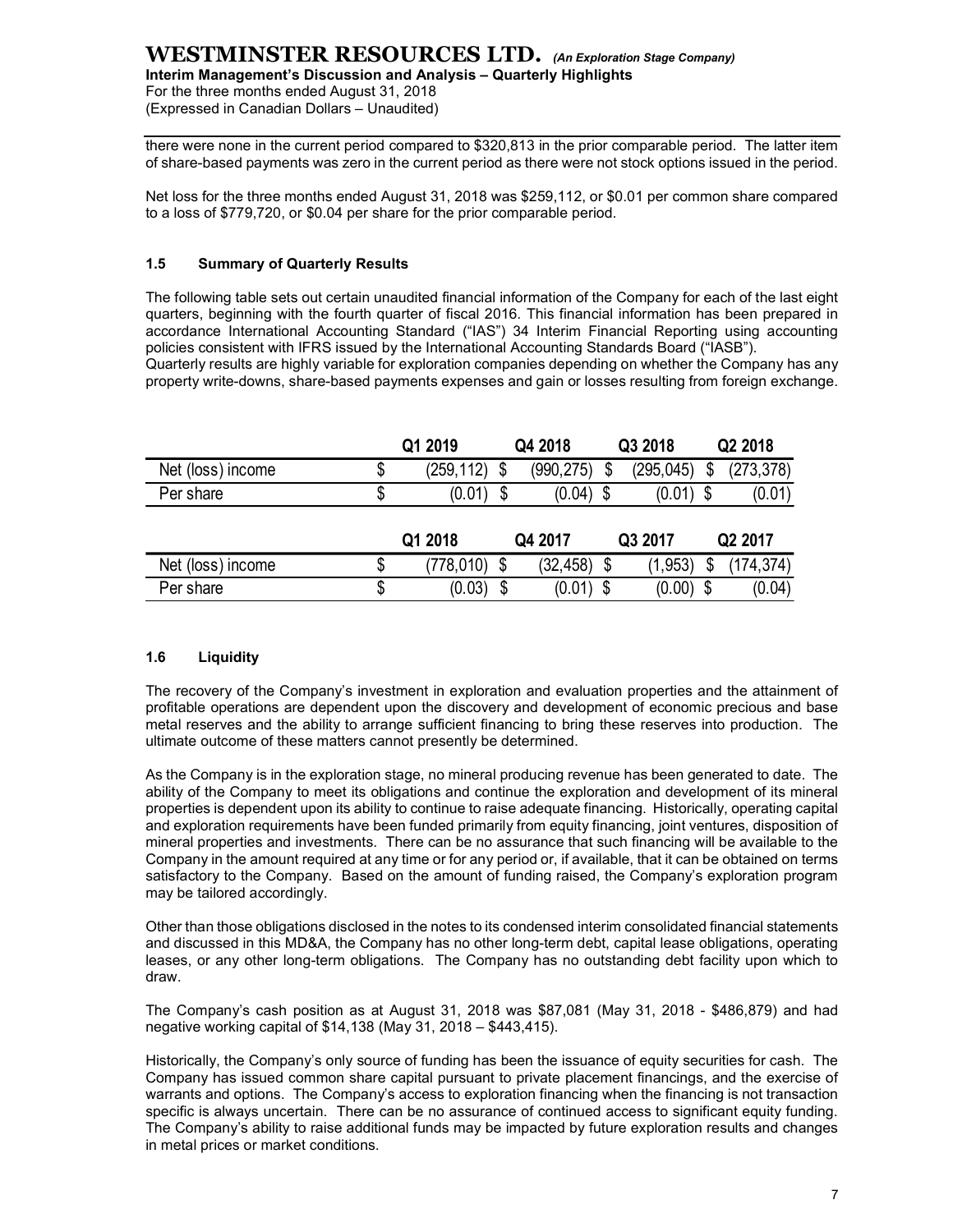#### WESTMINSTER RESOURCES LTD. (An Exploration Stage Company) Interim Management's Discussion and Analysis – Quarterly Highlights For the three months ended August 31, 2018

(Expressed in Canadian Dollars – Unaudited)

A detail of the Company's recently completed private placements are discussed in the section that follows.

#### 1.7 Capital Resources

During the three months ended August 31, 2018, the Company did not complete any private placements.

During the year ended May 31, 2018, the Company completed the following private placements:

- On June 16, 2017, the Company closed a private placement first announced on May 3, 2017 for 12,020,000 units at \$0.12 per unit for gross proceeds of \$1,425,400. Each unit is comprised of one common share at \$0.12 and one common share purchase warrant at \$0.16 for five years. This placement was closed in two tranches, the first on May 25, 2017 in the amount of 8,150,000 units and the balance of 3,870,000 units on June 16, 2017.
- On August 11, 2017, the Company closed a private placement for the issuance of 7,495,000 units at \$0.20 per unit for a total of \$1,499,000 gross proceeds. Each unit is comprised of one common share at \$0.20 and one-half common share purchase warrant. Each full share purchase warrant will allow the holder to purchase one additional common share at \$0.35 for one year. The Company incurred a total of \$61,736 in finder's fees and regulatory charges in connection with this private placement. In addition, the Company issued a total of 262,500 share purchase broker warrants in connection with this private placement. hare purchase warrant will allow the<br>year. The Company incurred a total<br>this private placement. In addition,<br>rrants in connection with this private<br>wember 15, 2017 for gross proceeds<br>pany at \$0.23 and one-half warrant<br>abov
- On November 15, 2017 the Company issued 350,000 common shares as part of a non-brokered private placement filed on August 11, 2017 and approved by the TSX on November 15, 2017 for gross proceeds of \$80,500. The units consisted of one common share of the Company at \$0.23 and one-half warrant at \$0.35 for 12 months from the date if the issuance of the common stock. The Company incurred a total<br>
private placement. In addition,<br>
is in connection with this private<br>
spart of a non-brokered private<br>
spart of a non-brokered private<br>
spart of a non-brokered private<br>
care at \$0.23 and one-h F861.736 in finders fees and regulatory charges in connection with this private placement. In addition,<br>the Company issued a total of 262,500 share purchase broker warrants in connection with this private<br>lacement.<br>In Nove

#### 1.8 Off-Balance Sheet Arrangements

The Company has no off-balance sheet arrangements.

#### 1.9 Transactions with Related Parties

Key management personnel are persons responsible for planning, directing and controlling the activities of the entity, and include all directors and officers. Key management compensation during the three months ended August 31, 2018 and 2017 were as follows:

|                     | Three months ended | Three months ended |
|---------------------|--------------------|--------------------|
|                     | August 31, 2018    | August 31, 2017    |
| Short-term benefits | 70.664             | 8.000              |

Included in short term benefits are the following:

- (i) \$30,000 (2017 \$8,000) in management fees paid or accrued to a company controlled by Jason Cubitt, a director of the Company.
- (ii) \$11,000 (2017 \$Nil) in consulting fees paid or accrued to a company controlled by Alain Voisin, the Company's Chief Financial Officer.
- (iii) \$29,664 (2017 \$Nil) in consulting fees recorded under E&E paid to Kerry Griffin, the Vice President, Exploration.

Included in accounts receivable is \$144,691 (May 31, 2018 - \$116,275) receivable from Jaxon Mining Inc., a Company with common directors, for shared office space and administrative expenses. During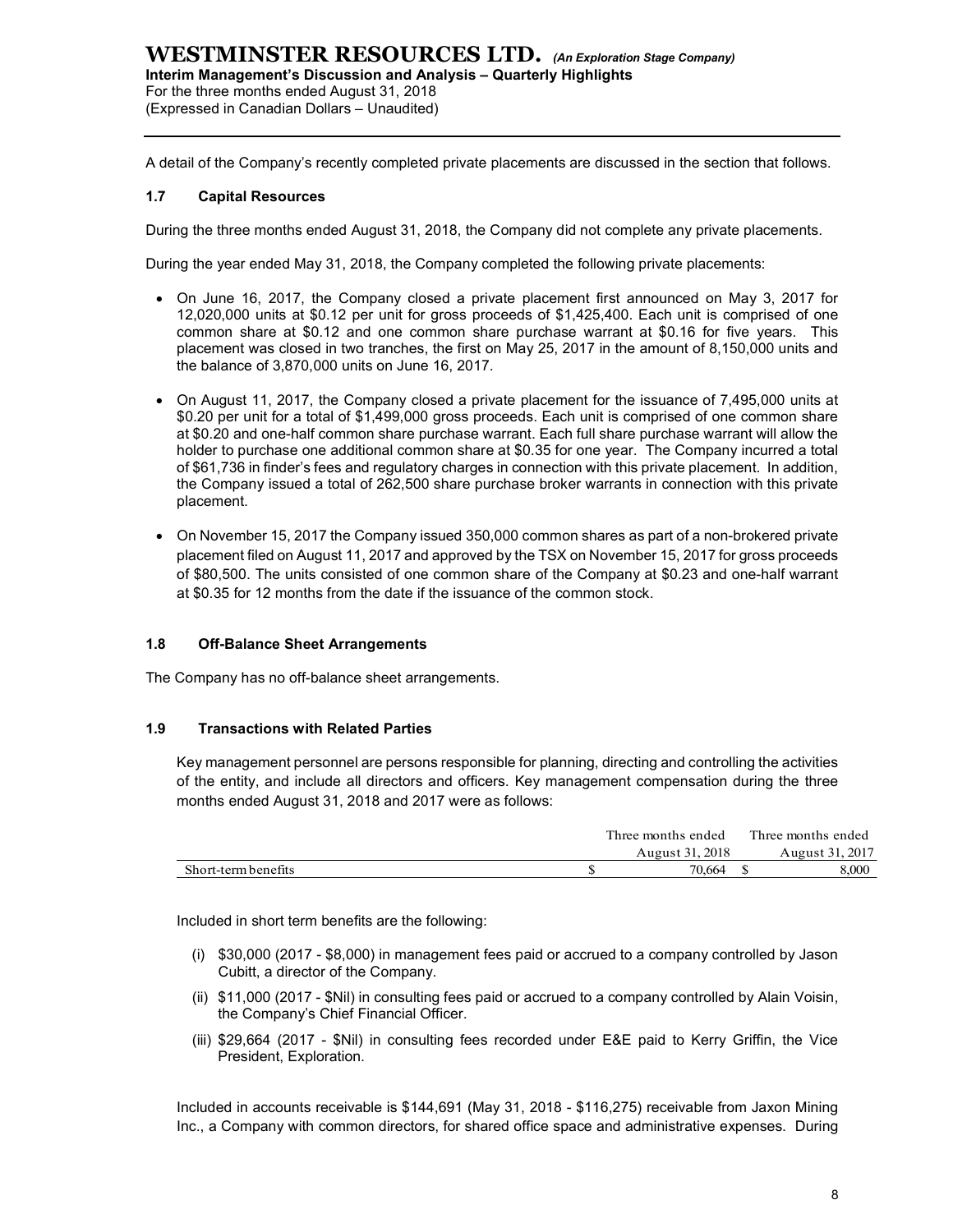For the three months ended August 31, 2018 (Expressed in Canadian Dollars – Unaudited)

> the three months ended August 31, 2018, the Company received \$Nil (2017 - \$14,821) from Jaxon Mining Inc. for shared office and administrative expenses.

> Included in accounts payable and accrued liabilities is \$61,302 (May 31, 2018- \$30,494) in key management compensation payable to directors and officers.

#### 1.10 Critical Accounting Estimates

The Company's critical accounting judgements are contained in Note 2 to the audited financial statements for the year ended May 31, 2018. The preparation of the Annual financial statements in conformity with International Financial Reporting Standards ("IFRS") requires management to make judgments, estimates and assumptions that affect the application of accounting policies and the reported amounts of assets, liabilities, income and expenses. Actual results may differ from these estimates. Estimates and underlying assumptions are reviewed on an ongoing basis. Estimates and underlying assumptions are reviewed on an ongoing basis. Information about critical judgments in applying accounting policies that have the most significant effect on the amounts recognized in the Annual Financial Statements included the following:

#### Impairment assessment

The Company assesses its exploration and evaluation assets for possible impairment if there are events or changes in circumstances that indicate that carrying values of the assets may not be recoverable, at each reporting period. The assessment of any impairment of equipment and exploration and evaluation assets is dependent upon estimates of recoverable amounts that take into account factors such as reserves, economic and market conditions, timing of cash flows, and the useful lives of assets and their related salvage values.

#### Recoverability of amounts receivable

The balance in amounts receivable includes value added taxes to be recovered in Mexico. At each financial position reporting date, the carrying amounts of the Company's amounts receivable are reviewed to determine whether there is any indication that those assets are impaired. The Company uses judgment in determining whether there are facts and circumstances suggesting that the carrying amounts of its amounts receivable may exceed the recoverable amount. The Company is corresponding with the Mexican government to recover the Mexican value added tax. However, an impairment was recorded at May 31, 2017 due to uncertainty in collection.

#### Assessment of going concern

The Company uses judgment in determining its ability to continue as a going concern in order to discharge its current liabilities by raising additional financing.

#### Assessment of functional currency

The Company uses judgment in determining its functional currency. IAS 21 The Effects of Changes in Foreign Exchange Rates defines the functional currency as the currency of the primary economic environment in which an entity operates. IAS 21 requires the determination of functional currency to be performed on an entity by entity basis, based on various primary and secondary factors. In identifying the functional currency of the parent and of its subsidiaries, management considered the currency that mainly influences the cost of undertaking the business activities in each jurisdiction in which the Company operates.

#### Assumptions used in the calculation of the fair value assigned to options and warrants

The Black-Scholes option pricing models require the input of subjective assumptions, including expected price volatility, risk – free interest rate, and forfeiture rate. Changes in the input assumptions can materially affect the fair value estimate and the Company's equity reserves.

#### 1.12 Recent Accounting Pronouncements

The following new standards have been issued by the IASB, but are not yet effective: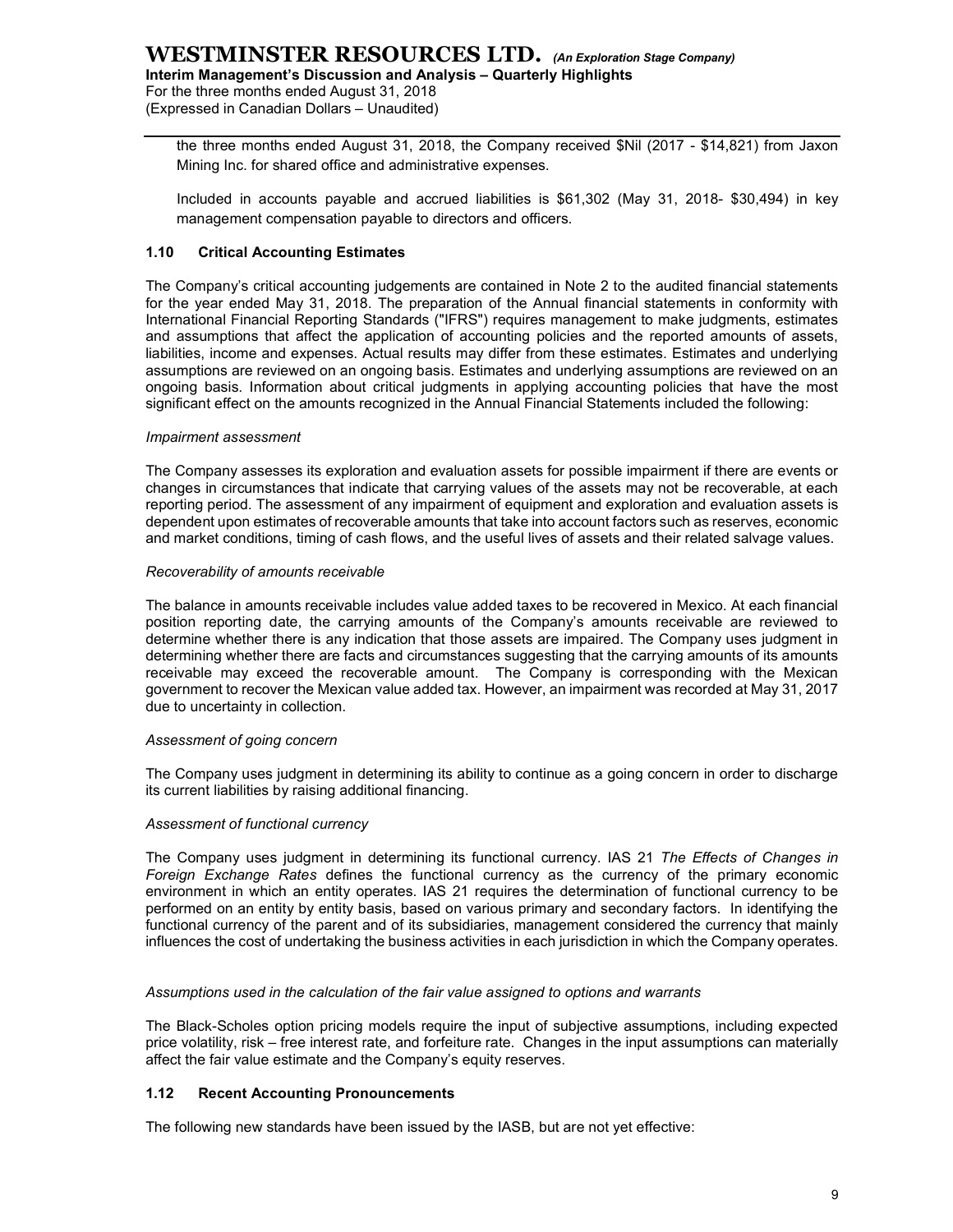Interim Management's Discussion and Analysis – Quarterly Highlights

For the three months ended August 31, 2018 (Expressed in Canadian Dollars – Unaudited)

IFRS 9 Financial Instruments addresses classification and measurement of financial assets. It replaces the multiple category and measurement models in IAS 39 Financial Instruments; Recognition and Measurement for debt instruments with a new mixed measurement model having only two categories; amortized cost and fair value through profit or loss. Requirements for financial liabilities are largely carried forward from the existing requirements in IAS 39 except that fair value changes due to credit risk for liabilities designated at FVTPL are generally recorded in other comprehensive income/loss. The effective date of this new standard will be for periods beginning on or after January 18, 2018 with early adoption permitted. The Company has not yet assessed the impact of this standard or determined whether it will adopt earlier.

IFRS 16 Leases specifies how an issuer will recognize, measure, present and disclose leases. The standard provides a single lessee accounting model, requiring lessees to recognize assets and liabilities for all leases unless the lease term is twelve months or less, or the underlying asset has an insignificant value. Lessors continue to classify leases as operating or finance, with IFRS 16's approach to lessor accounting substantially unchanged from its predecessor, IAS 17 Leases. IFRS 16 was issued in January 2016 and applies to annual reporting periods beginning on or after January 1, 2019. The Company has not yet assessed the impact of this standard or determined whether it will adopt earlier.

#### 1.13 Financial Instruments and Other Instruments

The Company has designated its cash and marketable securities as FVTPL; deposits, as held-to-maturity; and accounts payable and loans payable, as other financial liabilities.

The carrying values of current deposits and accounts payable approximate their fair values due to the shortterm maturity of these financial instruments. The fair value of the non-current deposits also approximates its carrying value.

The Company's risk exposure and the impact on the Company's financial instruments are summarized below.

a) Credit Risk

Credit risk is the risk that one party to a financial instrument will cause a financial loss for the other party by failing to discharge an obligation. The Company is exposed to credit risk with respect to its cash, amounts receivable and deposits. The Company limits exposure to credit risk by maintaining its cash and deposits with major financial institutions. The Company is not exposed to significant credit risk on its amounts receivable as the entire balance is due from government agencies.

b) Market Risk

Market risk is the risk that the fair value of, or future cash flows from, the Company's financial instruments will significantly fluctuate due to changes in market prices. The value of financial instruments can be affected by changes in interest rates, foreign currency rates and other price risk.

(i) Interest rate risk

Interest rate is the risk that future cash flows will fluctuate as a result of changes in market interest rates. The company has cash and cash equivalents and loans payable. The Company is not exposed to significant interest rate risk due to the short-term maturity of its monetary current assets and current liabilities.

(ii) Currency risk

The Company is exposed to currency risk to the extent that expenditures incurred by the Company are denominated in currencies other than the Canadian dollar (primarily Mexican pesos). The

Company does not manage currency risk through hedging or other currency management tools. Currently, the Company does not have significant exposure to foreign currency risk as the majority of the Company's assets and liabilities are denominated in Canadian dollars as at August 31, 2018.

(iii) Other price risk

Other price risk is the risk that the fair value or future cash flows of a financial instrument will fluctuate due to changes in market prices, other than those arising from interest rate risk or currency risk.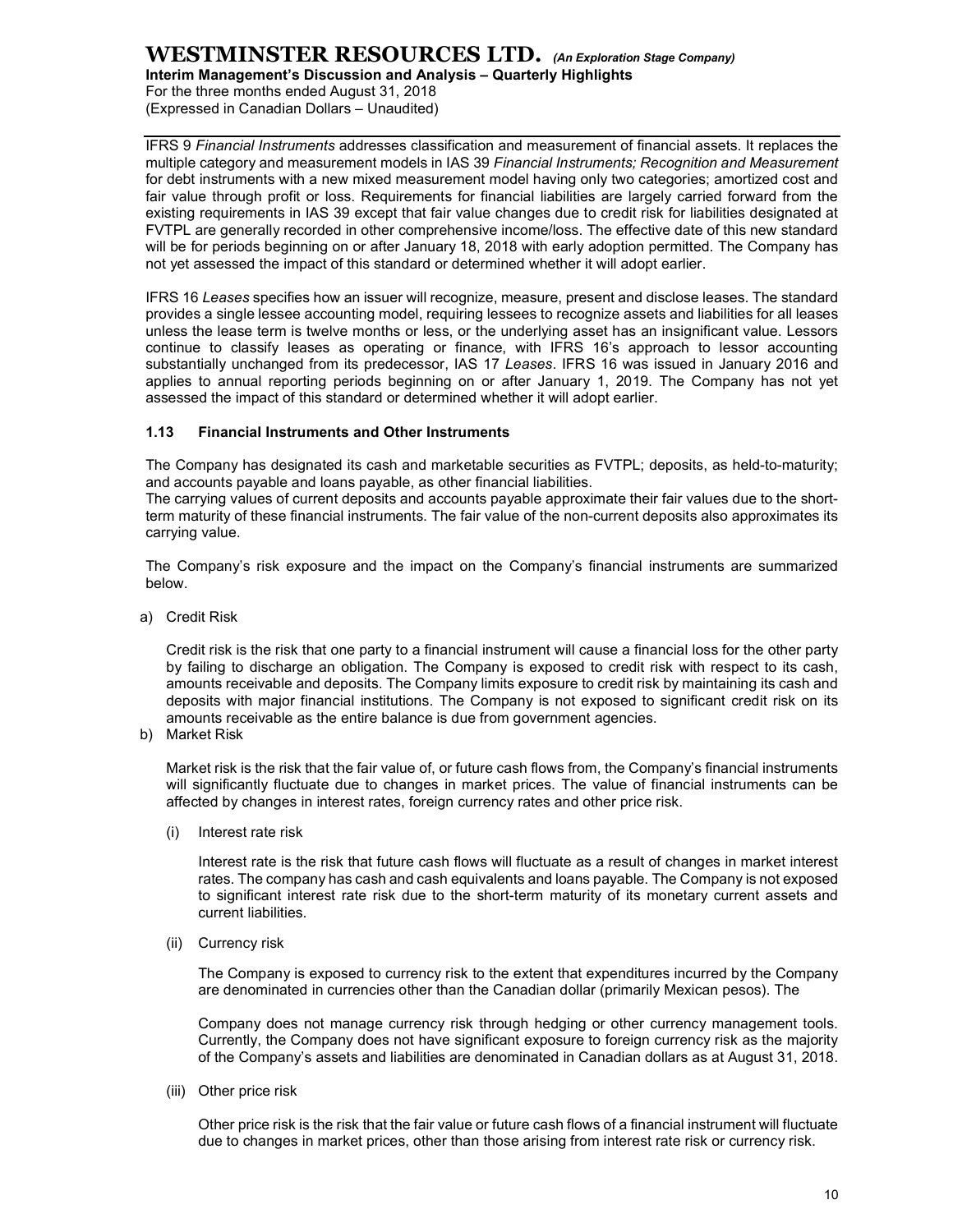(Expressed in Canadian Dollars – Unaudited)

#### c) Liquidity Risk

Liquidity risk is the risk that the Company will not be able to meet its financial obligations as they fall due. The Company has a planning and budgeting process in place to help determine the funds required to support the Company's normal operating requirements on an ongoing basis. The Company ensures that there are sufficient funds to meet its short-term business requirements, taking into account its anticipated cash flows from operations and its holdings of cash. Liquidity risk is the risk that the Company will not be able to meet lis financial obligations as they fall due,<br>The Company has a planning and budgeting process in place to help determine the funds required to<br>support the

As at August 31, 2018, the Company's cash balance was \$87,081 (May 31, 2018 - \$486,879) and management does not consider this to be sufficient to meet the cash requirements for the Company's administrative overhead, maintaining its E&E assets and continuing with exploration programs on its current projects in the following twelve months; the Company will be required to raise additional capital in the future to fund future operations. The Company has a planning and budgeting process in place to help determine the funds requires<br>support the Company's normal operating requirements on an ongoing basis. The Company essues that<br>there are sufficient funds to nts, taking into account its anticipated<br>
81 (May 31, 2018 - \$486,879) and<br>
ash requirements for the Company's<br>
ing with exploration programs on its<br>
required to raise additional capital in<br>
9,223 in its accounts payable/a

As at August 31, 2018, the Company maintained a balance of \$339,223 in its accounts payable/accrued liabilities which were all current.

#### 1.14 Commitments

The Company entered into a new lease agreement in July 2017 and amended in April 2018, for a period of three years ending April 2021, for a monthly payment of \$14,054, inclusive of GST. The lease commitments for the next three fiscal years are:

| 2019 |       | ш. | 126,486 |
|------|-------|----|---------|
| 2020 |       |    | 172,836 |
| 2021 |       |    | 161,684 |
|      | Total | w  | 461.006 |

#### 1.15 Capital Management

The Company defines its capital as working capital and shareholders' equity. The Company manages its capital structure and makes adjustments to it based on the funds available to the Company in order to support future business opportunities. The Board of Directors does not establish quantitative return on capital criteria for management, but rather relies on the expertise of the Company's management to sustain future development of the business.

The Company is dependent upon external financing or the sale of assets to fund activities. In order to carry future projects and pay for administrative costs, the Company will spend its existing working capital and raise additional funds as needed. Management reviews its capital management approach on an ongoing basis and believes that this approach, given the relative size of the Company, is reasonable. The approach to capital management has not changed since the prior year, and the Company is not subject to externally imposed capital requirements.

#### 1.16 Other MD&A Requirements

#### Disclosure of Outstanding Share Data

The Company filed for the consolidation of the Company's issued and outstanding share capital with the TSX Venture Exchange. The TSX Venture Exchange approved this consolidation on April 27, 2017, and on May 1, 2017 the Company's common shares began trading on the basis of 1 post-consolidation common share for every 10 pre-consolidation common shares. The Company's outstanding options and warrants were adjusted on the same basis (1 for 10) as the common shares, with proportionate adjustments being made to the exercise prices. All shares, options and warrants have been retrospectively adjusted to reflect the share consolidation.